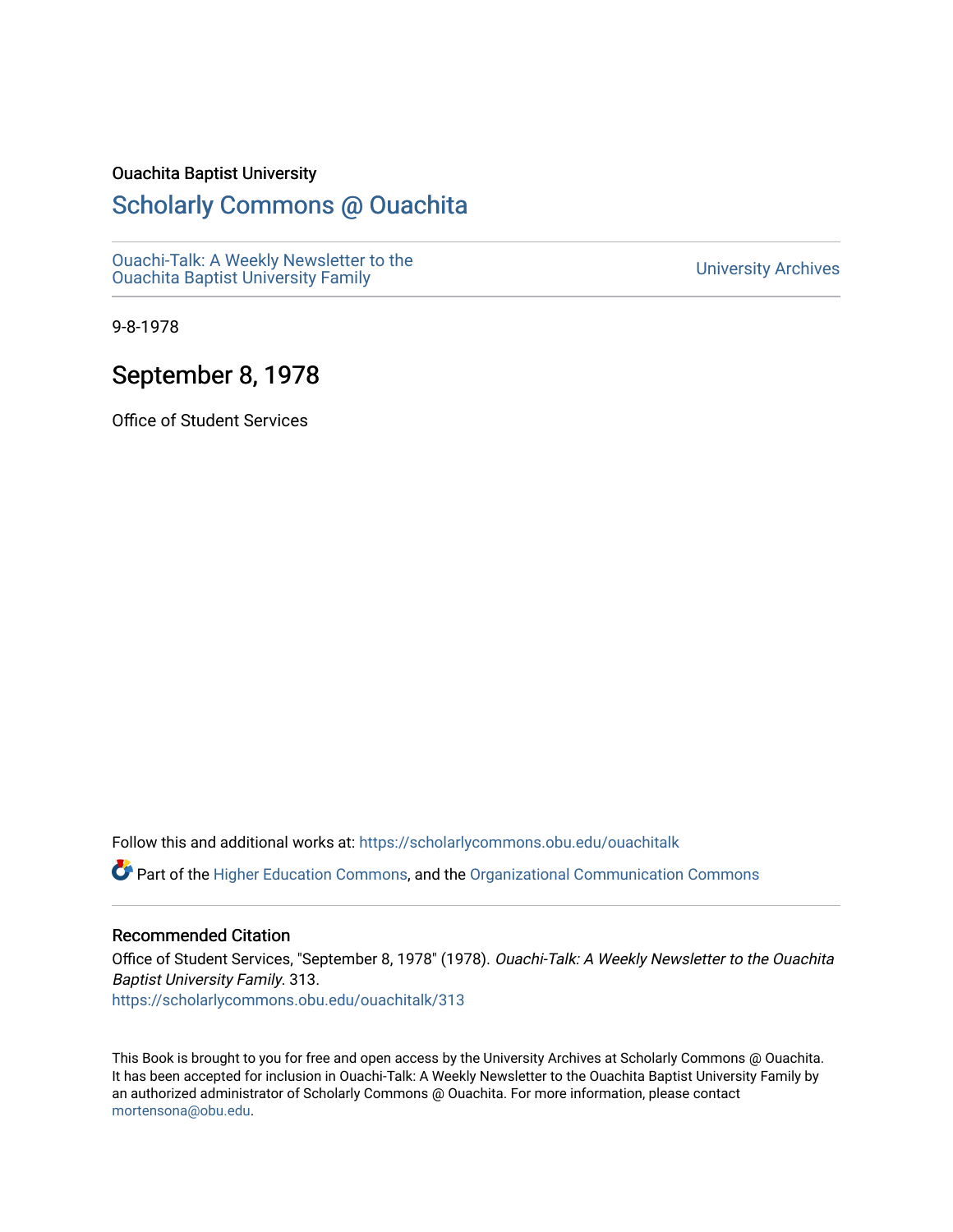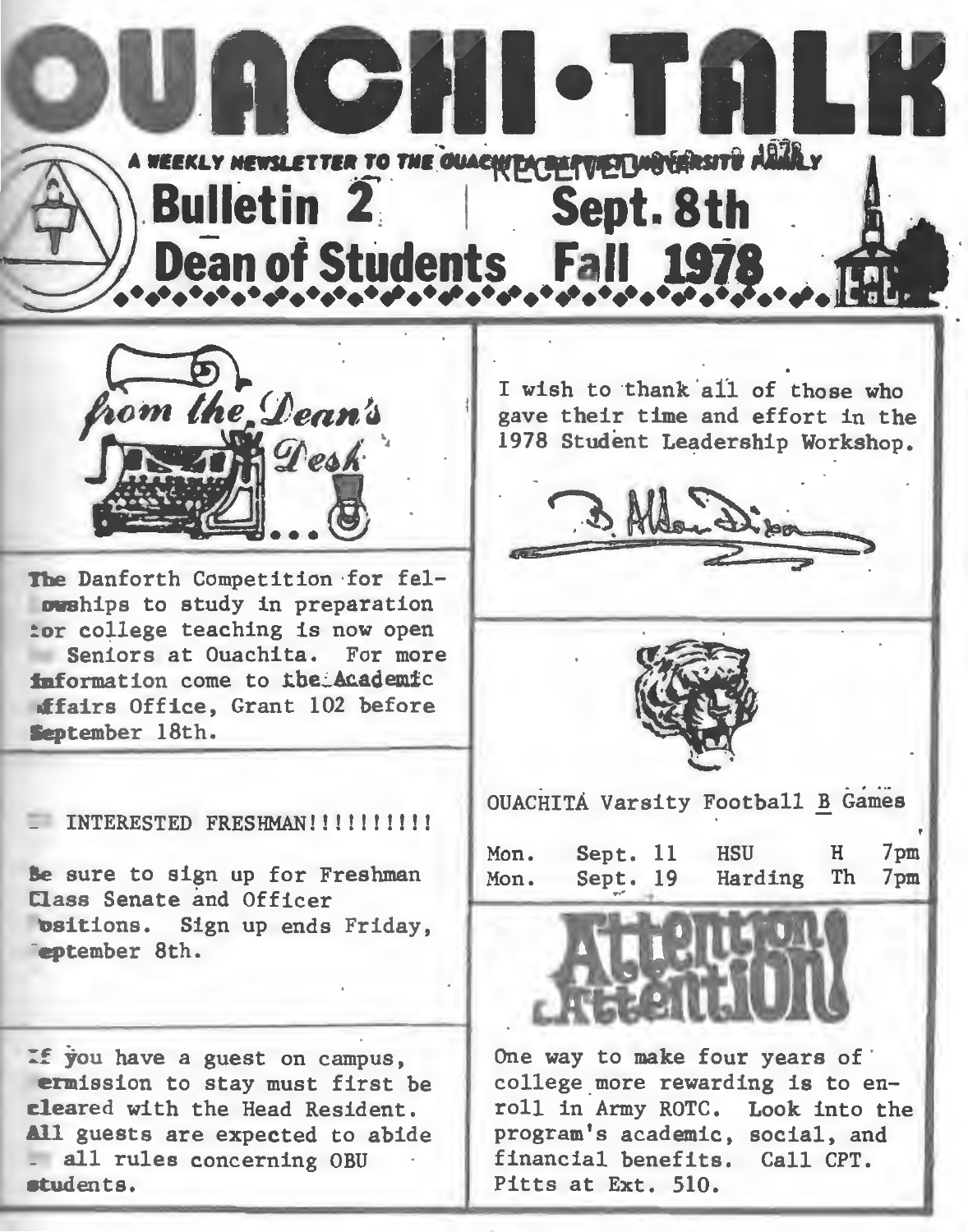

Monday

CHI DELTA, MCH 207, 6:00 p.m. EEE, MCH 204, 6:00 p.m. GAMMA PHI, BBB, 6:00 p.m. PI KAPPA ZETA, TM, 6:00 p.m. BETA BETA, Lile 104, 6:30 p.m. RHO SIGMA, Lile 204, 6:30 p.m. SIGMA ALPHA SIGMA, BBB 206, 6:30 pm MINISTERIAL ALLIANCE, 7:00 p.m. .Every other Monday BSU SUMMER MISSIONS, ESC Conf. Rm., 7:00 p.m. PHI MU ALPHA, MFAC Choir Rm., 9 pm Tuesday STUDENT SENATE, MCH 207, 6:30 p.m. BSU BIG BROTHERS & SISTERS, BBB 128 5:30 p.m. BSU IN AS MUCH, BBB 127, 5:30 p.m. AHEA, 5:30 p.m.<br>SNEA, MCH 310, 6:00 p.m., 1st Tues of each week Wednesday

BASS CHORAL REHEARSAL, 6:00 p.m.

PRE LAW CLUB, MCH, 6:00 p.m. AWS JVDICIAL BOARD. BBB, 5:00 p.m.

Thursday

PUPPET TEAM, Berry Chapel, 5: 00 pm BSU EXECUTIVE COUNCIL, ESC Board Rn 6:00 p.m. SAI, MFAC 303, 8:00 p.m.

The below listed Student Organizations are reminded to finalize their meeting time and places with Larry Paytons Office before they can be entered into the OUACHITALK

OSF Steering Committee

OSF Steering Committee<br>BASS<br>FELLOWSHIP OF CHRISTIAN MU SICI ANS

 $SETF$ 

OBU RANGERS

PHI BETA LAMBDA

RIJIF KEY

PANHELLENIC Committ ee OSF ·

日前身

KAPPA DELTA PI PERSHING RIFLES



All persons who have not register their vehicle in the Dean of Students office, need to do so as soon as possible.

NEED A LIFT FOR THE DAY?????????? ATTEND NOONDAY EACH WEEK DAY IN BERRY CHAPEL.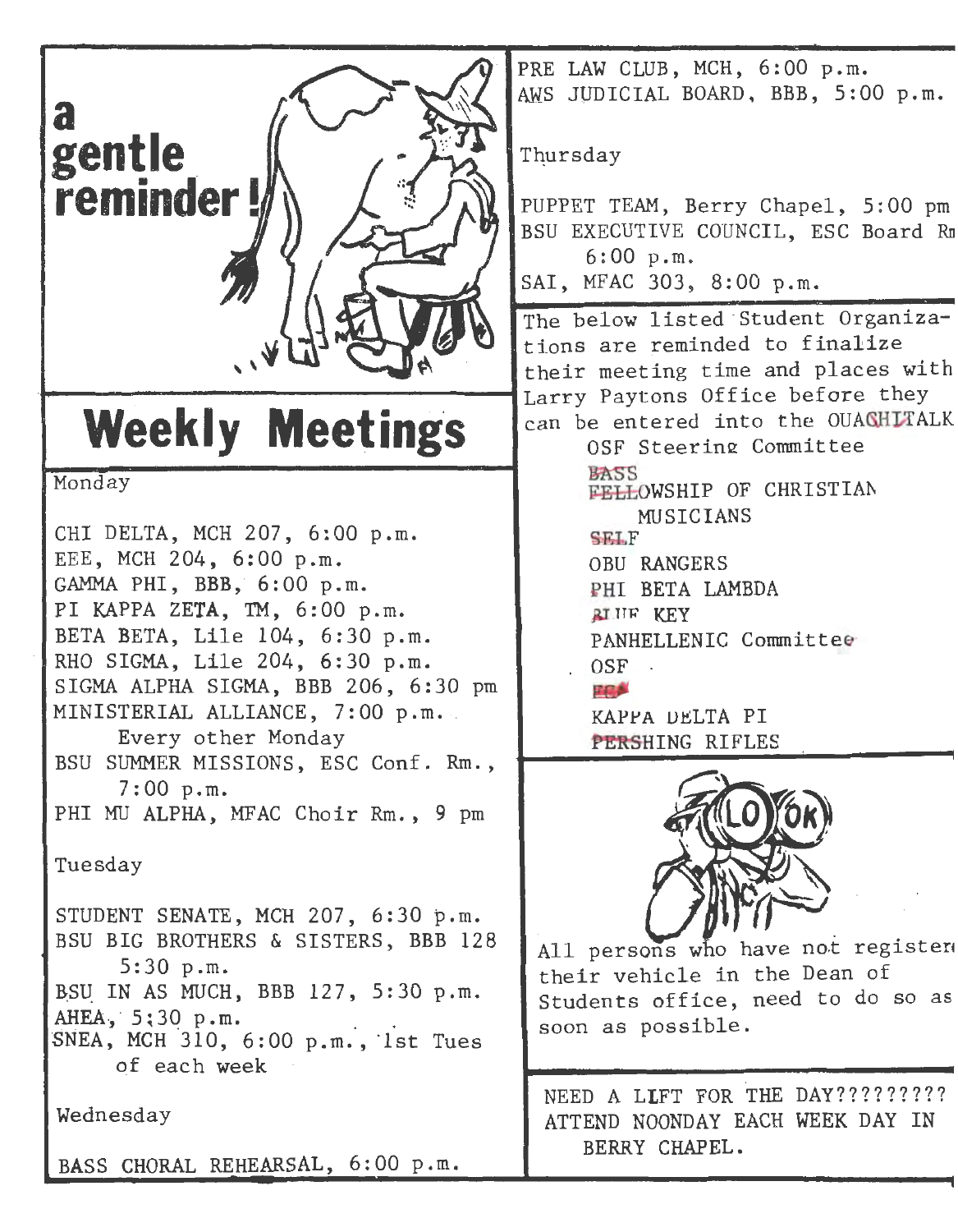| better<br><b>Jook</b><br>into                                                                                                         | Thursday, September 14th<br>-Guest Artist Recital: Becky Davis,<br>Pianist, MFAC Recital Hall,<br>7:00 p.m.<br>-Gamma Phi, 'Family Feud,' 7:00 pm<br>Walton Gym<br>-Pep Rally, 6:30, Walton Gym |
|---------------------------------------------------------------------------------------------------------------------------------------|-------------------------------------------------------------------------------------------------------------------------------------------------------------------------------------------------|
| -Coming Events                                                                                                                        | -Big Brothers and Big Sisters:<br>'Get Aquainted Party', ESC                                                                                                                                    |
| September 8th                                                                                                                         | Banquet Rooms, 7:00 p.m.<br>-Freshman Elections, ESC                                                                                                                                            |
| Prayer Breakfast, B.W. SPDR,<br>$7:15$ a.m.<br>F Movie: "Earthquake," Mitchell<br>Auditorium, 8:00 p.m.<br>hman Election Sign-Up ends | <b>HOURS TO</b><br><b>NOTE</b>                                                                                                                                                                  |
| rday, September 9th                                                                                                                   | <b>EVANS STUDENT CENTER</b>                                                                                                                                                                     |
| Football: Bishop College, HERE<br>2:00 p.m.<br>Off Campus Activity, 9:00 p.m.                                                         | Monday-Saturday8:00 a.m. to<br>11:00 p.m.<br>Sunday8:30 p.m. to<br>$11:00$ p.m.                                                                                                                 |
| may, September 10th                                                                                                                   | POST OFFICE<br>Monday-Friday9:00 a.m. to                                                                                                                                                        |
| way, Seotember 11th                                                                                                                   | 12:00 Noon<br>and                                                                                                                                                                               |
| - Kappa Zetas, 'Get Together,'<br>Off Campus                                                                                          | $1:00$ p.m. to<br>4:00 p.m.                                                                                                                                                                     |
| <b>**</b> Book Photo Appointments                                                                                                     | Saturday<br>$.9:00a.m.$ to<br>12:00 Noon                                                                                                                                                        |
| enday, September 12th                                                                                                                 | <b>BOOK STORE</b><br>Monday-Friday<br>$8:15a.m.$ to                                                                                                                                             |
| presents; Andre' Crouch in<br>Concert, Mitchell Aud., 8 pm                                                                            | 4:30 p.m.<br>RILEY LIBRARY                                                                                                                                                                      |
| Women's Volleyball: UALR, HERE<br>6:00 p.m.                                                                                           | Monday - Thursday8:00 a.m. to<br>10:00 p.m.                                                                                                                                                     |
| <b>Mesday, September 13th</b>                                                                                                         | $8:00$ a.m. to<br>Friday<br>5:00 p.m.<br>Saturday<br>$10:00$ a.m. to                                                                                                                            |
| DAY TO REGISTER OR ADD A<br><b>COURSE</b>                                                                                             | 4:00 p.m.                                                                                                                                                                                       |